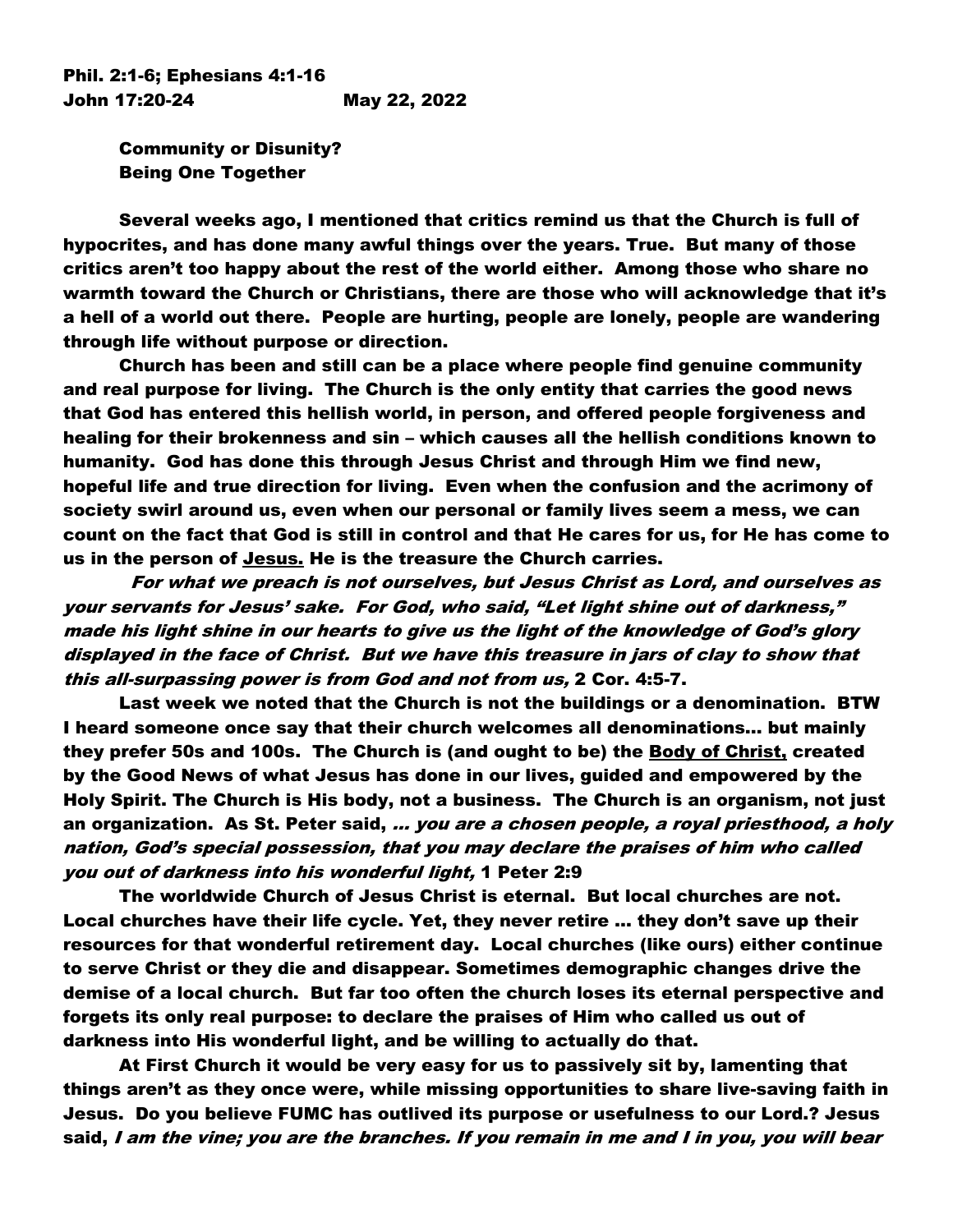much fruit; apart from me you can do nothing, John 15:5. As we enter into a new day for this congregation, we better make sure we stay connected to Him. Now, anytime you talk about a new thing in church there is potential for division. So let me address that today.

## The Great Scandal

Scripture reminds us to, *Make every effort to keep the unity of the Spirit through* the bond of peace, Eph. 4:3. Jesus prayed that ...all of them may be one, John 17:21. And yet, the great scandal of the Church is its many fractured, and argumentative divisions, and it's less than peaceful existence. You read church histories and discover just how appalling that division has been over two millennia. The Bible says, *there is* one body and one Spirit... Eph. 4:4. So it is a great scandal, when we are not one!

Did you hear about the Christian stranded on a desert island by himself for many years? He is rescued one day, and the rescuers are confused to see that he has built two churches. They ask him why. Pointing to one of them, he says, "Well, that's the church that I go to. And that's the one I don't go to."

The Apostles' Creed, a widely recognized statement of faith of Christians, says, "I believe in the holy catholic church." Many in church stumble over the "c" word. Why would any Protestant say we believe in the "catholic" church? Simply put the word "catholic" – with a small "c"- means "universal." Catholic – with a capital "C" – means Roman Catholic Church, which recognizes the bishop of Rome as their leader. We can say "I believe in the holy catholic church," or we can substitute the word <u>"universal"</u> and mean the same thing.

But there is a greater challenge in this phrase of the Apostles' Creed: "I believe in the holy catholic church." Up until this point, everything in the Creed has been either invisible or distantly historical. When the Creed says "God the Father Almighty," we understand that we cannot see God. He is hidden from our eyes. The same goes for the Holy Spirit. When we speak of Jesus Christ, we proclaim our belief in a Person who last walked on the earth 20 centuries ago. But then the Creed leads us to confess our faith in … the church. Forget the "holy catholic" part for a moment. Just confessing, "I believe in the church" plunges us deep into the nitty-gritty of life in the 21st century. We're affirming faith in an institution that too often appears faithless itself. The historical record is checkered. Critics point out that wars took place and men killed each other in the name of Jesus Christ. Many say "I like Jesus, but I don't care for the church." "I believe in God, but I don't believe in the church." True, the church has a checkered history. Cardinal Francis George, (onetime Roman Catholic Archbishop of Chicago) commented that sometimes the church has looked more like a mob than a holy family of God. The news pounces on stories of respected Christian leaders falling prey to immorality and greed; and no matter which denomination they represent, all Christians are tarnished.

So how can we say we believe in the Church? There are two simple answers. First, "The Church is both holy and sinful. This is the fundamental root of the whole problem of the Church, that it is a union of sinful souls with the Holy God," Lesslie Newbigin, Anglican Bishop. The Church is peopled with those who are "being saved;" redeemed yet still struggling to put off the old sinful nature for the new nature of our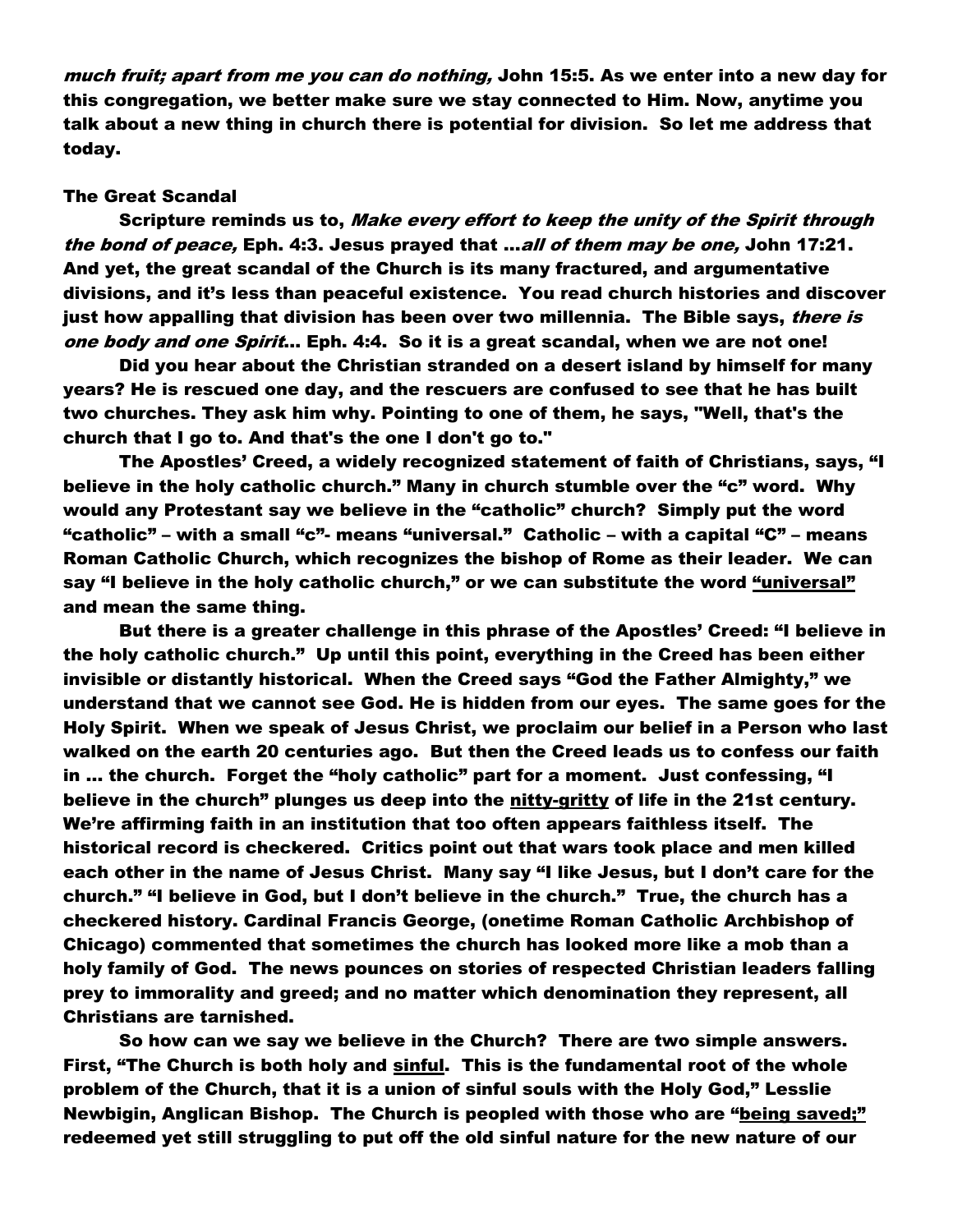Savior. The Book of Acts records how Paul and Barnabas, early Christian missionaries, … had such a sharp disagreement that they parted company, Acts 15:39. [Their disagreement was over whether to take John Mark with them on their next missionary journey. Ultimately God used both to spread the gospel and they were reconciled.] The New Testament does not gloss over differences and disagreements among the followers of Jesus. [John Wesley and George Whitfield differences and reconciliation.]

The second answer is, "The power of hell is strongest where the odor of sanctity fills the air" (Saint Hereticus). There is an evil one who wages war against God and His people, and will continue until the end of time. Read the book of Revelation… you know, the last book of the Bible. If Satan tempted and battled Jesus, there is no reason to think he won't tempt and battle Jesus' followers.

How then should we view the oneness of the Church in light of the enormous divisions in Christendom?

# A. The Church Has A Common Belief.

The best way to understand the oneness of the church is that, despite our differences, we still have a great deal in common. We share a common faith in the doctrine of the Trinity – we know God as Father, Son, and Holy Spirit. We believe in the Virgin Birth, in the death of Christ as atonement for our sins, and in his resurrection from the dead. We believe the Bible is the word of God and our authority for all matters spiritual and moral. We hold fast to these essentials of the faith along with all Protestant, Roman Catholic, and Orthodox Christians. The Apostles Creed and the Nicene Creed are summaries of this common faith. We Methodists join other Christians in the faith proclaimed in these creeds.

We don't deny or downplay differences that exist between Protestants, evangelicals, Roman Catholics, and Orthodox on a variety of issues. It is not a compromise to note the areas of common faith even while upholding our distinctive doctrines. We should be glad when we find others who share our faith, handed down to us from the New Testament.

But even if we or an angel from heaven should preach a gospel other than the one we preached to you, let them be under God's curse! Galatians 1:8.

### B. The Church Has One Foundation.

Before we go forward, we need to be perfectly clear about this. There is only one church because we have one Lord—not two. No matter what we may think about the incredible religious confusion of our day—that confusion does not come from God. Theologian J.C. Ryle said, "Unity without the gospel is a worthless unity; it is the very unity of hell." The Church is one because Christ is one.

For no one can lay any foundation other than the one already laid, which is Jesus Christ, 1 Cor. 3:11. (See also Eph. 2:20). Here's a word for us: when we, you or I, take our eyes off of Jesus we invite division into our ranks. British statesmen Edmund Burke: "Whatever disunites people from God, also disunites people from one another."

C. The Church Is Still One.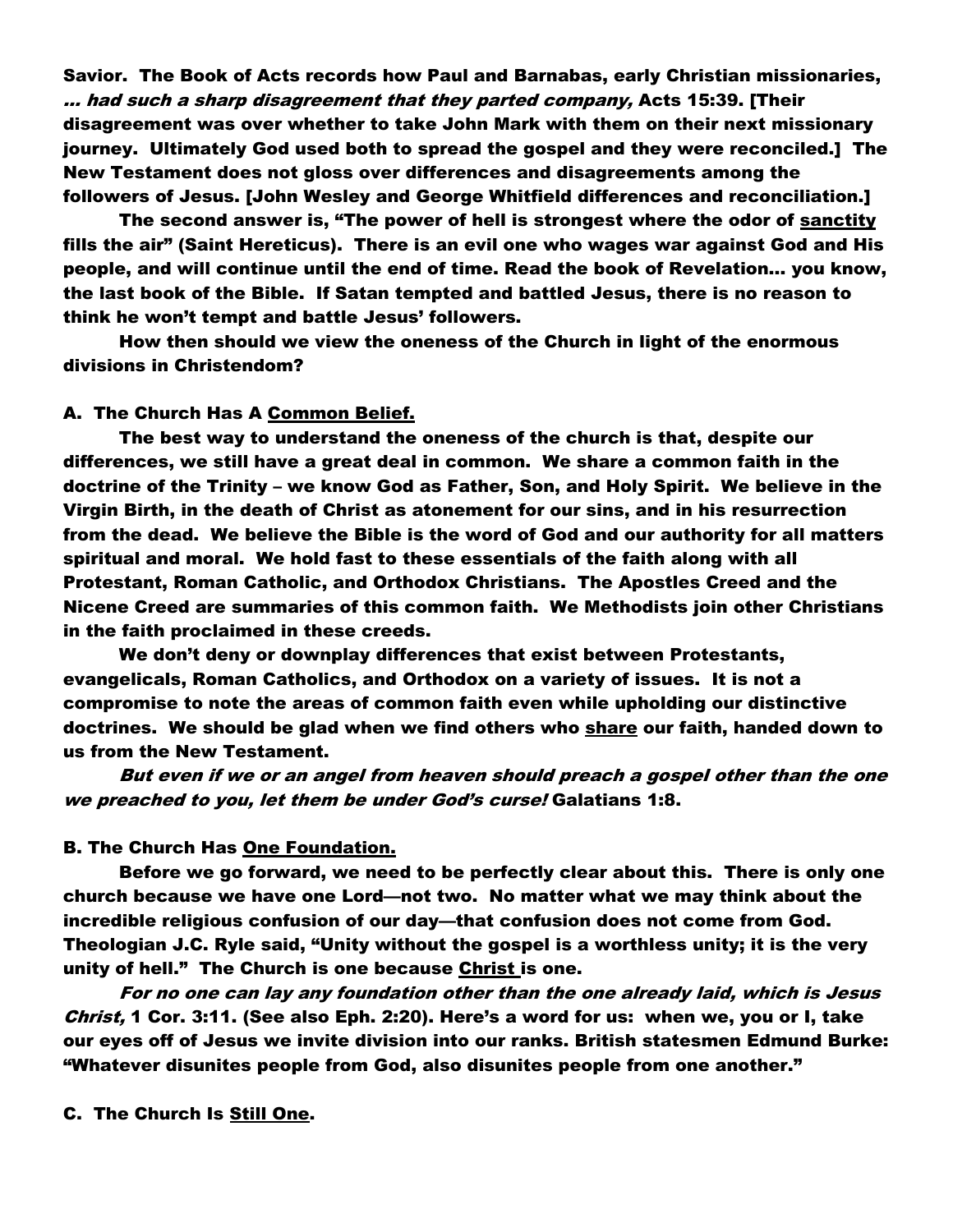The Church has always been one. When Jesus said, "I will build my church," he used the singular, not the plural—"churches." Jesus promised to build one church and one church only. There is only one true  $\epsilon$ <sub>KK</sub> $\epsilon$ <sub>6</sub> $\alpha$ —the assembly of those who have been called out of the world to follow Christ. The oneness of the church is the basis for true Christian unity. Or to say it negatively, without that oneness, unity would be impossible. Listen to this from Paul as he explains the basis of our unity in Christ by using the word "one" seven times in Ephesians 4:4-6. *There is one body and one Spirit*just as you were called to one hope when you were called–one Lord, one faith, one baptism; one God and Father of all, who is over all and through all and in all. He said "one" seven times. That's what we're singing about when we sing Samuel Stone's famous hymn:

The Church's One Foundation Is Jesus Christ her Lord … Elect from every nation, Yet one o'er all the earth; Her charter of salvation, One Lord, one faith, one birth...

When Jesus prayed in John 17:21 that *...all of them may be one*, He was asking for believers to demonstrate on the earth the perfect unity that exists in heaven between the Father and the Son. "Believers are never told to become one; we already are one and are expected to act like it," Joni Eareckson Tada. We don't "create" unity. God has already done that in Christ. We are to maintain and keep the unity God has already created among all true believers. Admittedly, this is a doctrine that is easier said than done.

#### D. Church Includes Fallible People

Maybe you remember folding your hands together, with your fingers interlaced downward and saying, "Here is the church, here is the steeple. Open the door and see all the people." The problem and the challenge and the blessing and the hope of the church is… "all the people." People! If we didn't have to deal with people, church would be a breeze. Inside every church you find … difficult people, contentious people, mean-spirited people, greedy people, unreasonable people, unkind people, thoughtless people, critical people, angry people, cantankerous people.

I imagine several people are just now saying, "Amen." If you doubt that these people exist in the church just take a good look … in the mirror. We're all sinners in need of God's grace. If we knew the naked truth about every other person in the church, and they knew the naked truth about us, we'd all run screaming from this place.

In 1789 John Wesley (the leader of Methodism) preached on the problem of the embarrassing gulf between Christianity's promise and its actual performance ("Causes of the Inefficacy of Christianity"). The gap is attributable to the people who call themselves Christian. Another church leader said it this way:

To live up above with the saints that we love, that will be glory. But to live down below with the saints that we know, that's another story.

But if people are the problem, they are also the hope of the church. Take away the people and there would be no church. There are still many sincere followers of Christ who exhibit love, joy, peace, patience kindness, goodness, faithfulness, gentleness, and self-control. I have known church members who had the wisdom of Solomon, the strength of Samson, and the patience of Job. So, the Apostles Creed challenges us to set aside our misconceptions and our frustrations and say, "I truly do